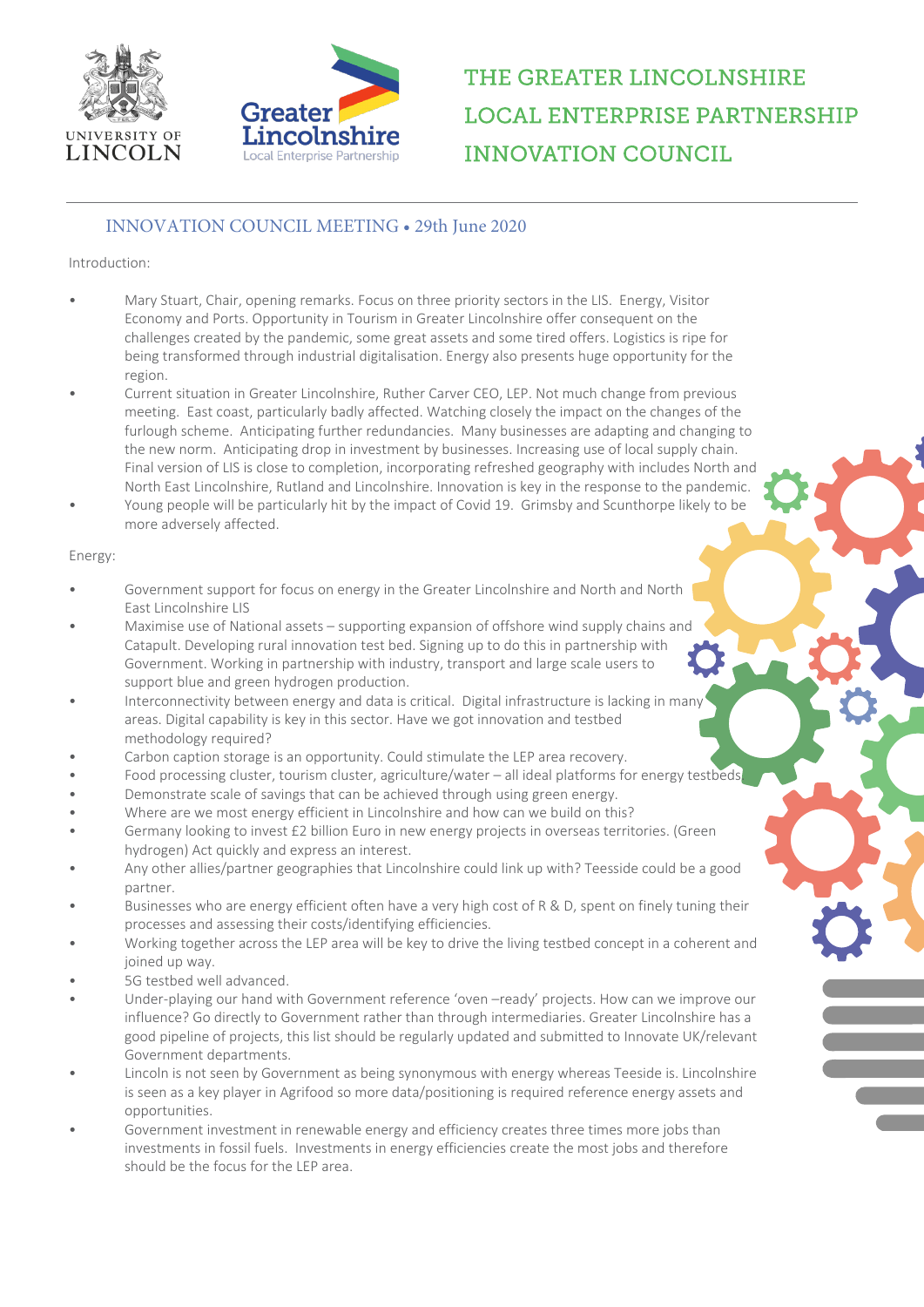



# THE GREATER LINCOLNSHIRE **LOCAL ENTERPRISE PARTNERSHIP INNOVATION COUNCIL**

- Marketing exercise successfully created The Energy Estuary for Humber and Humber Renewables, Grimsby is the leader in supporting the energy renewables cluster. Capitalise on the energy sector opportunity and position alongside and potentially above Teesside and get this message across to Government.
- Potentially the Innovation Council may come back to the Energy Sector for further, more in-depth discussions.

#### Visitor Economy:

- How can we have an annualised rather than seasonal tourism offer?
- Increasing number of visitors and in particular higher spending visitors.
- Developing a sector skills plan and upskilling front line workers.
- Adoption of digital technologies and platforms to grow visitor numbers and improve productivity.
- Importance of the sector to our economy but the offer needs reviving.
- Reduced Transportation in winter months and migration of labour are barriers to an annualised offer.
- What should be prioritised in the short-term?
- Very significant difference between coastal based visitor economies to inland ones.
- Do we want to be an attractive location for inward migrants, particularly those on London corridors? We need to better promote the region to inward migrants.
- Up our game in how we attract higher spenders to enjoy the area and its produce/assets. Think how we promote different areas in winter time to achieve the annualised offer.
- LEP focus on promoting distinctive local place offering. Appetite to create a DMO Destination Management Organisation to address gaps in Greater Lincolnshire area. Positioning and Communications are critical across all sectors for Lincolnshire.
- Food and drink, wildlife and antiques/ heritage sites all appeal year round and to higher spenders.
- Dual tourism industry summer/winter season dispersed in one County e.g Norfolk. Similarly, Lincolnshire East Coast in the summer and inland in the winter. Work with coastal providers and encourage second home owners to buy there and increase spend throughout the year.
- Transportation improvements are required. That said, to Lincoln itself 250,000 visitors come in a 4 day period to the Christmas market, the transportation works and if the length of the market is increased that could lead to a rise in tourism. Lincoln is in the top 5 cities in the country to visit, so communication improvements e.g. DMO are required.
- Maximise Mayflower Anniversary opportunities.

#### Ports and Logistics:

- Late addition to the LIS, reflecting new geography of the LEP.
- Grow the sector, develop land and increase number of jobs.
- Link to Government clean decarbonisation agenda and Maritime plan.
- Green recovery is the key post Covid19.
- LEP has a strong logistics sector. Covid19 has condensed 3 years of improvement activity, learning and working into 3 months consequent on the demands created by the pandemic, reference the supply chain and use of digital.
- Logistics workers were considered key workers during lockdown but we don't know the characteristics of these workers – particularly their reference health and skills.
- Low carbon, sustainable supply chain is key. Government will need to invest in parallel National supply chains to cope with periods of high stress e.g. In Pharma, Life Sciences, PPE, Agrifood.
- Shortage of HGV and LGV drivers and DVLA being closed has exacerbated the problem as back log of driving tests.
- Data flow/sharing in logistics supply chain is key to improvements in efficiencies and cost reductions. Also for provenance in Agrifood. Use of the cloud to innovate.
- Project to work up with other organisations around use of the cloud, e.g. Siemens and include logistics companies and ports.
- Connection between Boston and Newark needs to be considered.